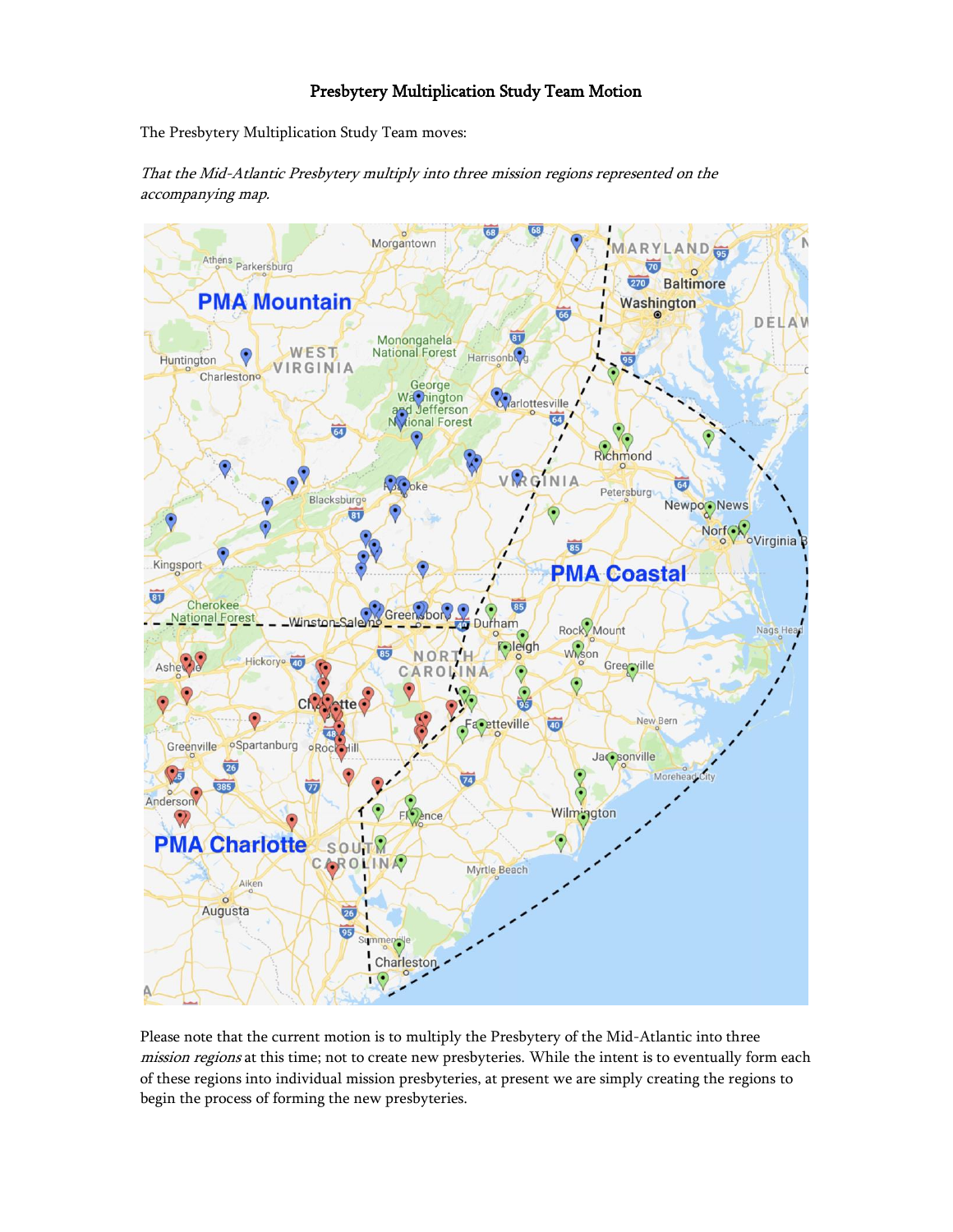## Presbytery Multiplication Study Team Rationale

To that end, each of the mission regions will begin to form the necessary teams, e.g. Ministerial Committee, Church Development Committee, Stewardship/Finance Committee, Resource Committee. Each of these existing PMA teams will be expanded to include representatives from each of the regions to assure that as each region is prepared to become a presbytery, the necessary teams will be in place.

How will we know when a mission region is ready to become a presbytery?

The study team is recommending that prior to becoming a separate presbytery the region needs to have developed the financial capacity to sustain appropriate staffing and leadership for the required committees.

### PMA Central

To facilitate the development of the three mission regions prior to their becoming regionalized presbyteries we are recommending the creation of an administrative leadership team we have chosen to call "PMA Central." It is imperative we understand that PMA Central is not a geographic region; it is the staff personnel, Moderators and committee chairs from each region that will guide the development of those regions into full presbyteries. The creation of these presbyteries into fullyfunctioning units will require diligence and attention to processes that cannot be fulfilled without appropriate staffing.

It is also critical to our understanding that in this configuration there is no "parent" presbytery in this model. All three regions will be designated as Mission Presbyteries with PMA Central overseeing and coordinating their development.

#### Structure of PMA Central

**Staff** 

PMAC will include the current staff of our Mid-Atlantic presbytery: Dr. Bucky Hunsicker as Transitional Administrative Director Dr. Ron Horgan as Stated Clerk, and trainer of Stated Clerks for the regions Dr. Ken Priddy, Director of the G.O. Center

#### Committees/Teams

At present the current ministry teams/committees will be expanded to assure that each of the mission presbyteries has sufficient fully-trained members when regionalization occurs. This means Ministerial Committee, CDC and Stewardship, in particular, will be expanded to include appropriate representation from each of the regions. Each of the regions will identify Moderators-elect of those committees from the beginning of the process.

#### Council

Each of the regions will elect a Moderator, Moderator-elect and a Stated Clerk. The Executive Council for PMA Central will include the Stated Clerks, Moderators and Moderators-elect of each region, and the Moderators-elect of each of the committees with PMA Central Staff coordinating.

#### Finances